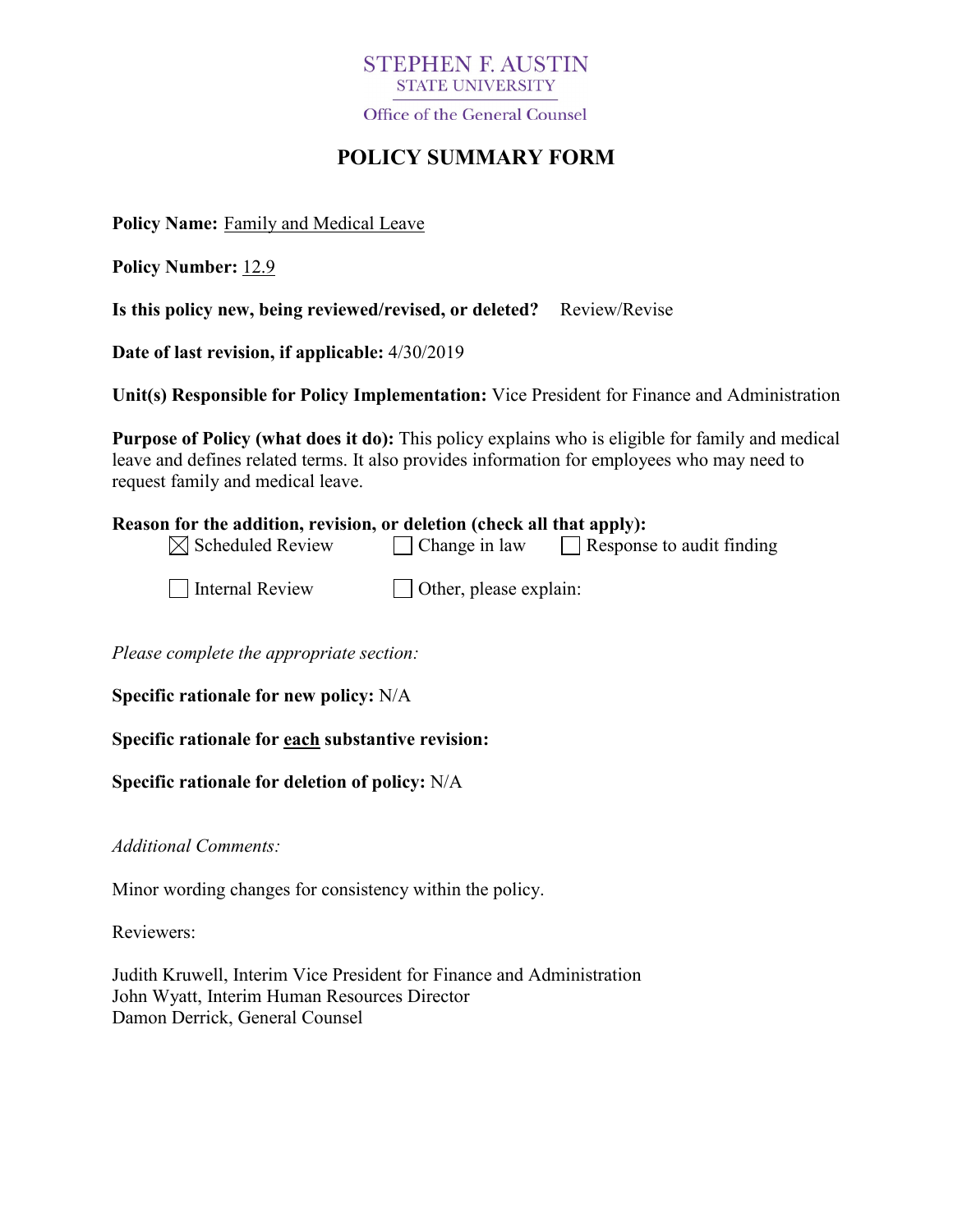# **Family and Medical Leave**

**Original Implementation:** August 5, 1993 **Last Revision:** April *12*30, 20*22*19

#### **Purpose**

This policy explains who is eligible for family and medical leave and defines related terms. It also provides information for employees who may need to request family and medical leave.

#### **Definitions**

**Applicable Paid Leave** - Sick leave and vacation accruals.

**Spouse** - Those recognized as spouses by the *S*state of Texas.

**Parent** - Includes biological parents and individuals who act as the employee's parents, but does not include parents-in-law.

**Child/Son or Daughter** - Legally recognized, including biological, adopted, foster children, stepchildren, and legal wards, who are under eighteen (18) years of age or eighteen (18) years of age or older and incapable of self-care because of mental or physical disability. For purposes of qualifying exigency leave, an employee's son or daughter on covered active duty refers to a child of any age.

**Serious Health Condition** - Any illness, injury, impairment, or physical or mental condition that involves: (1) any incapacity or treatment in connection with inpatient care; (2) any incapacity or treatment requiring absence of more than three calendar days and continuing treatment by a health care provider; or, (3) continuing treatment by a health care provider of a chronic or long- term condition that is incurable or will likely result in incapacity of more than three days if not treated.

**Continuing Treatment** - Includes: (1) two or more treatments by a health care provider; (2) two or more treatments by a provider of health care services (i.e., physical therapist) on referral by or under orders of a health care provider; (3) at least one treatment by a health care provider which results in a regimen of continuing treatment under the supervision of the health care provider (i.e., a program of medication or therapy); or, (4) under the supervision of, although not actively treated by, a health care provider for a serious long-term or chronic condition or disability which cannot be cured (i.e., Alzheimer's or severe stroke).

12.9 Family and Medical Leave Page 1 of 6 **Health Care Provider** - Includes: licensed medical (MD) and osteopathic (OD) doctors, podiatrists,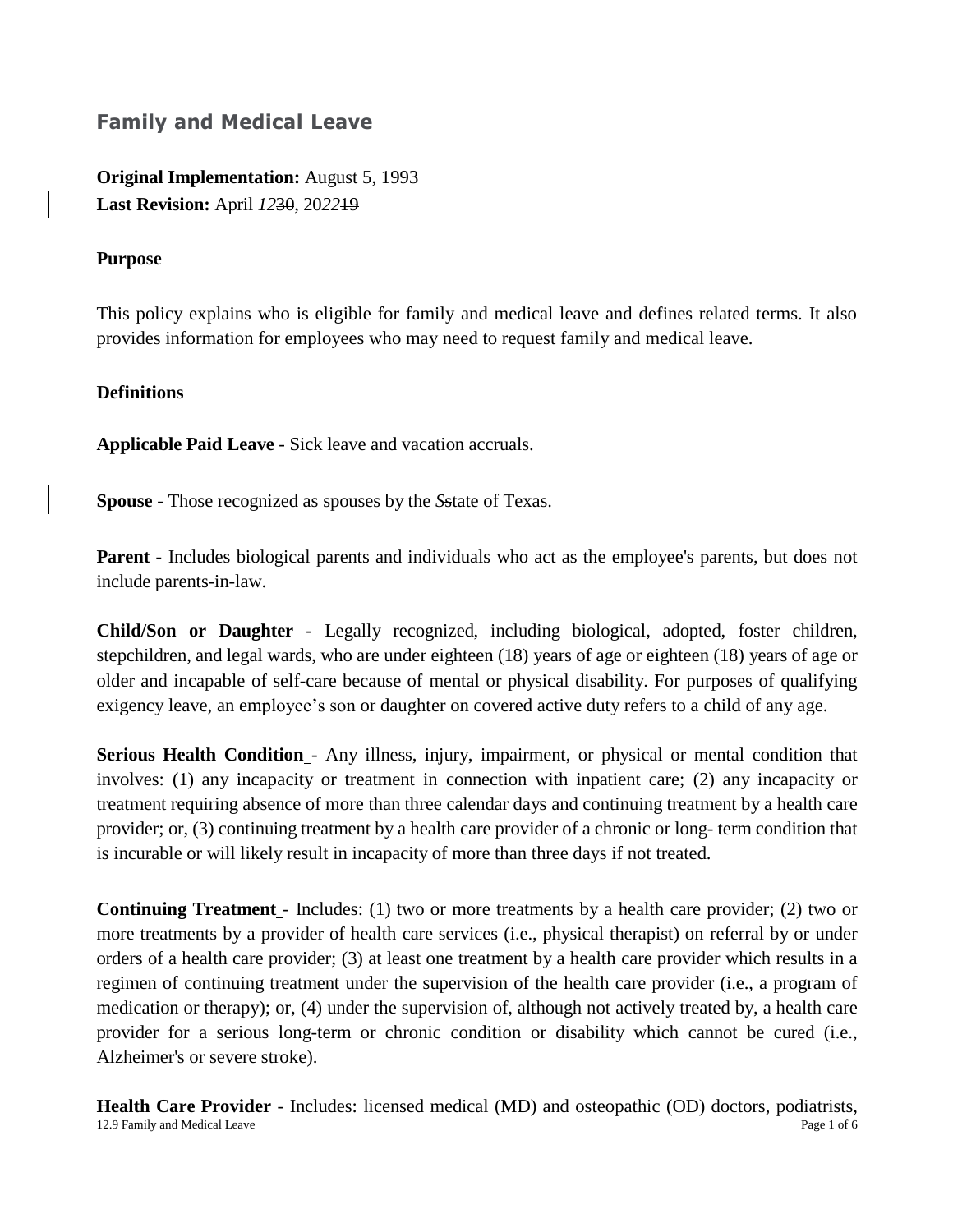dentists, clinical psychologists, optometrists, chiropractors authorized to practice in the State, nurse practitioners and nurse-midwives authorized under state law, and Christian Science practitioners.

**Needed To Care For** - Encompasses: (1) physical and psychological care for a family member; and, (2) where the employee is needed to fill in for others providing care or to arrange for third party care of the family member.

**Unable to Perform the Functions of the Employee's Job** - Describes when an employee is (1) unable to work at all; or, (2) unable to perform any of the essential functions of his/her*their* position. The term "essential functions" is borrowed from the Americans with Disabilities Act (ADA) to mean "the fundamental job duties of the employment position," and does not include the marginal functions of the position.

**Qualifying Exigencies** - Describes situations arising from the military deployment of an employee's spouse, son, daughter, or parent to a foreign country. Qualifying exigencies for which an employee may take FMLA leave include issues arising from the military member's short notice deployment; or making alternative child care arrangements - for a child of the military member when the deployment of the military member necessitates a change in the existing child care arrangement; attending certain military ceremonies and briefings; attending counseling for the employee, the military member, or the child of the military member; or taking leave to spend time with a military member on Rest and Recuperation leave —during deployment; or making financial or legal arrangements to address a covered military member's absence; or certain activities related to care of the parent of the military member while -the military member is on covered active duty; or any other event that the employee and employer agree is a qualifying exigency.

**Short Notice Deployment** - dDeployment within seven or less days of notice.

**Covered Servicemember** - A current member of the Armed Forces, including a member of the National Guard or Reserves, who is undergoing medical treatment, recuperation, or therapy, is otherwise in outpatient status, or is otherwise on the temporary disability retired list, for a serious injury or illness. "Covered servicemember" also includes veterans discharged under conditions other than dishonorable within the five-year period before you first take military caregiver leave to care for that veteran. A serious injury or illness is one that is incurred by a servicemember in the line of duty on active duty that may cause the servicemember to be medically unfit to perform the duties of his/her*their* office, grade, rank, or rating. A serious injury or illness also includes injuries or illnesses that existed before the servicemember's active duty and that were aggravated by service in the line of duty on active duty.

#### **General**

Employees are eligible to take family/ *and* medical leave within any 12-month period and be restored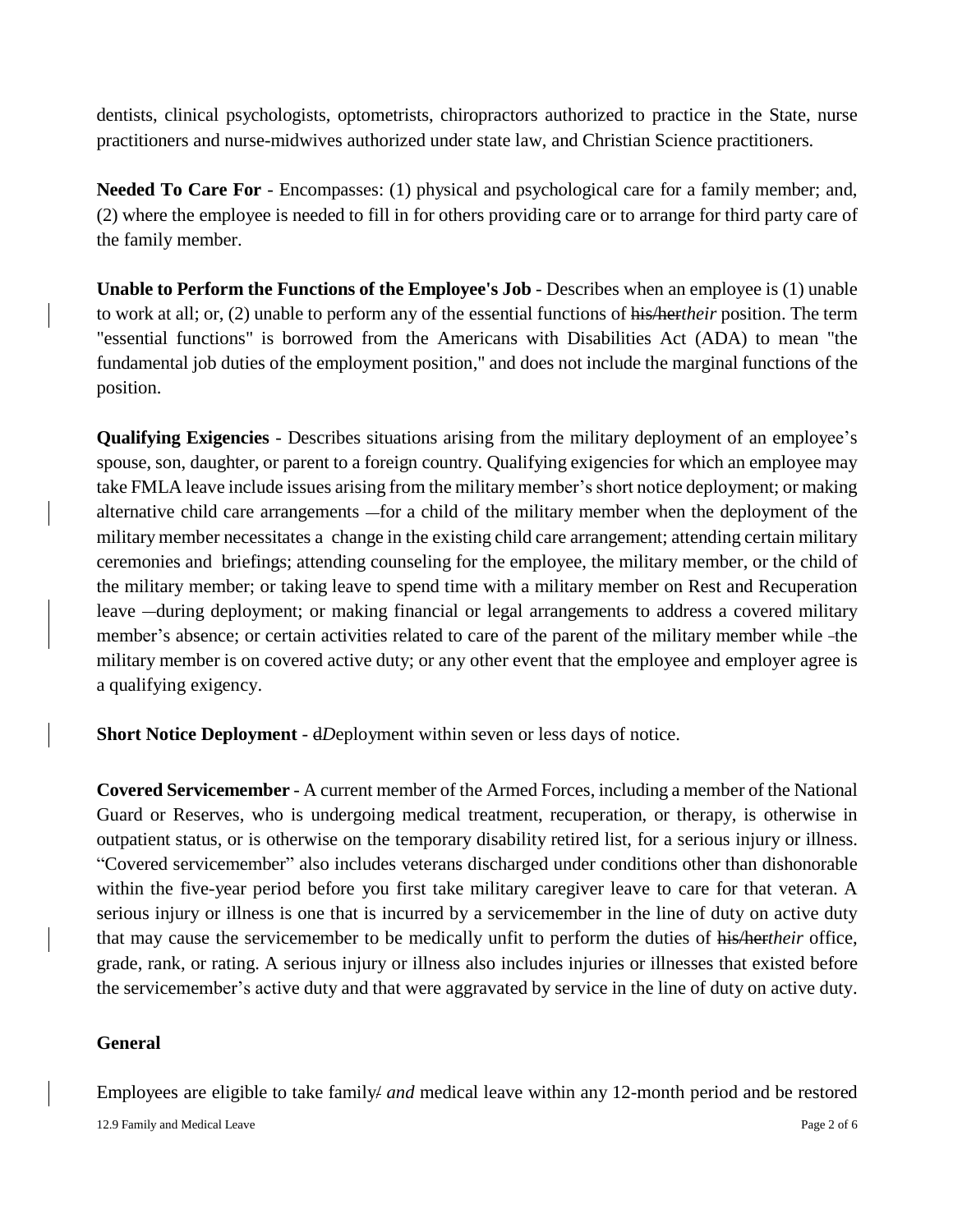to the same or an equivalent position upon return from leave, provided that the employee has worked for the *s*state of Texas for at least twelve (12) months and for at least 1,250 hours within the previous twelve (12) month period. Leave without pay may begin after all available applicable paid leave has been exhausted and will be included in the twelve (12) weeks of Family and Medical Leave Act (FMLA) time. Applicable Sick Leave Pool benefits, donated sick leave, and leave resulting from Workers' Compensation claims (See Workers Compensation Coverage, Policy 12.23) will be included in the twelve (12) week period.

## **Reasons for Family** *and* **/Medical Leave**

Eligible faculty and staff may take up to 12 workweeks of leave in a 12-month period of family *and*  /medical leave for any of the following reasons:

- 1. The birth of a child or placement of a child with the employee for adoption or foster care;
- 2. To care for a spouse, child, or parent who has a serious health condition;
- 3. For a serious health condition that makes the employee unable to perform the essential functions of his or her job; or
- 4. For any "qualifying exigency" arising out of the fact that a spouse, son, daughter, or parent is a military member on covered active duty or has been notified of an impending call to covered active duty status.

# *Eligible faculty and staff may take up to 26 workweeks of leave in a 12-month period of family and medical leave for the following reason:*

An eligible employee may also take up to 26 workweeks of leave during a single 12-month period t*T*o care for a covered servicemember with a serious injury or illness, when the employee is the spouse, son, daughter, parent, or next of kin of the servicemember.

For purposes of FMLA, a rolling twelve (12) month period will be measured backward from the date leave begins.

Leave because of birth of a child or placement of a child with the employee for adoption or foster care must be completed within the twelve (12) month period beginning on the date of birth or placement. An employee is allowed to use sick leave for the period of time that is certified by the physician to recover from childbirth. An employee may take additional time off before returning to work requesting up to 12 weeks of leave for the birth or placement of a child under FMLA. However, the employee may not use sick leave for the remaining time unless the employee or the child is actually sick. In addition, spouses employed by Stephen F. Austin State University who request leave because of these reasons or to care for an ill parent may only take a combined total of twelve (12) weeks during any twelve (12) month period.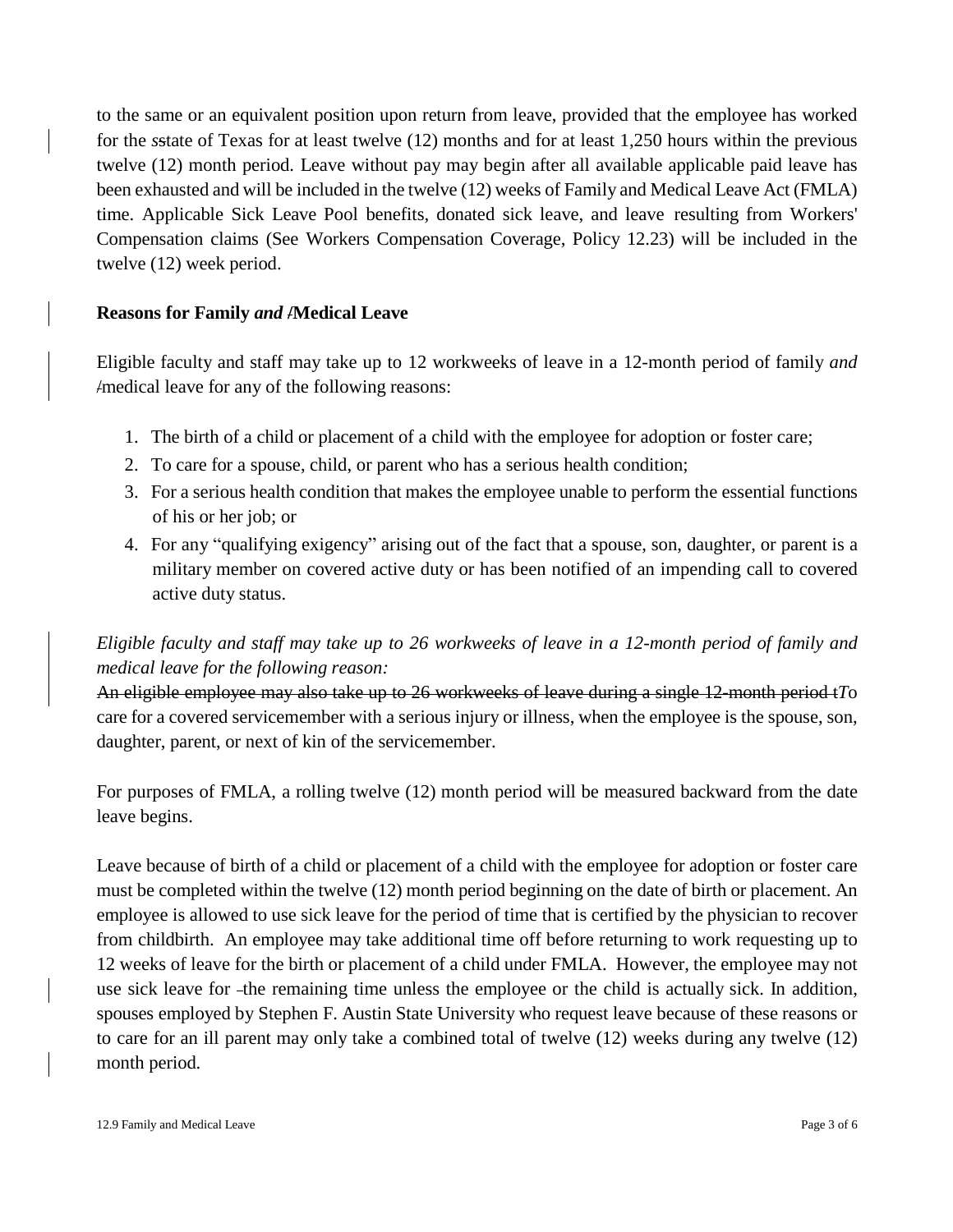Sick leave may be used in conjunction with FMLA leave when a child under the age of three is adopted regardless of whether the child is actually sick at the time of adoption. Furthermore, an employee, who is the father of a child, may use his sick leave in conjunction with the child's birth only if the child is actually ill, or to care for his spouse while she is recovering from labor and delivery.

Employees with less than 12 months of state service and/or less than 1,250 hours of work in the 12 months immediately preceding the start of leave are entitled to a parental leave of absence, not to exceed 12 weeks (480 hours). The employee must first use all available and applicable paid vacation and sick leave while taking parental leave prior to going on leave without pay. Such parental leave may only be taken for the birth of a natural child or the adoption or foster care placement with the employee of a child under three years of age. The leave period begins with the date of birth or the adoption or foster care placement.

#### **Notice of Leave**

If the need for family *and* /medical leave is foreseeable, the employee must give thirty (30) days prior written notice. If this is not possible, the employee must give notice within one to two working days of learning of the need for leave or as soon as practicable. Failure to provide such notice may be grounds for delay of leave. Where the need for leave is not foreseeable, the employee is expected to notify the supervisor and Human Resources within 1 to 2 working days of learning of the need for leave, except in extraordinary circumstances. Requests for Family *and* /Medical Leave forms are available from Human Resources. Employees should use these forms when requesting leave.

#### **Medical Certification**

If an employee is requesting leave because of their own or a covered relation's serious health condition, the employee and the relevant health care provider must supply appropriate medical certification. Medical Certification Forms may be obtained from Human Resources. The form must be returned to the director of human resources or a designated leave administrator within fifteen (15) days after the date leave is requested. Failure to provide requested medical certification in a timely manner may result in denial of leave until the certification is provided. The university, at its expense, may require an examination by a second health care provider designated by the university. If the second health care provider's opinion conflicts with the original medical certification, the university, at its expense, may require a third, mutually agreeable, health care provider to conduct an examination and provide a final and binding opinion. The university may require subsequent medical re-certification on a reasonable basis.

#### **Reporting While on Leave**

If an employee takes FMLA *leave* because of a personal serious health condition or to care for a covered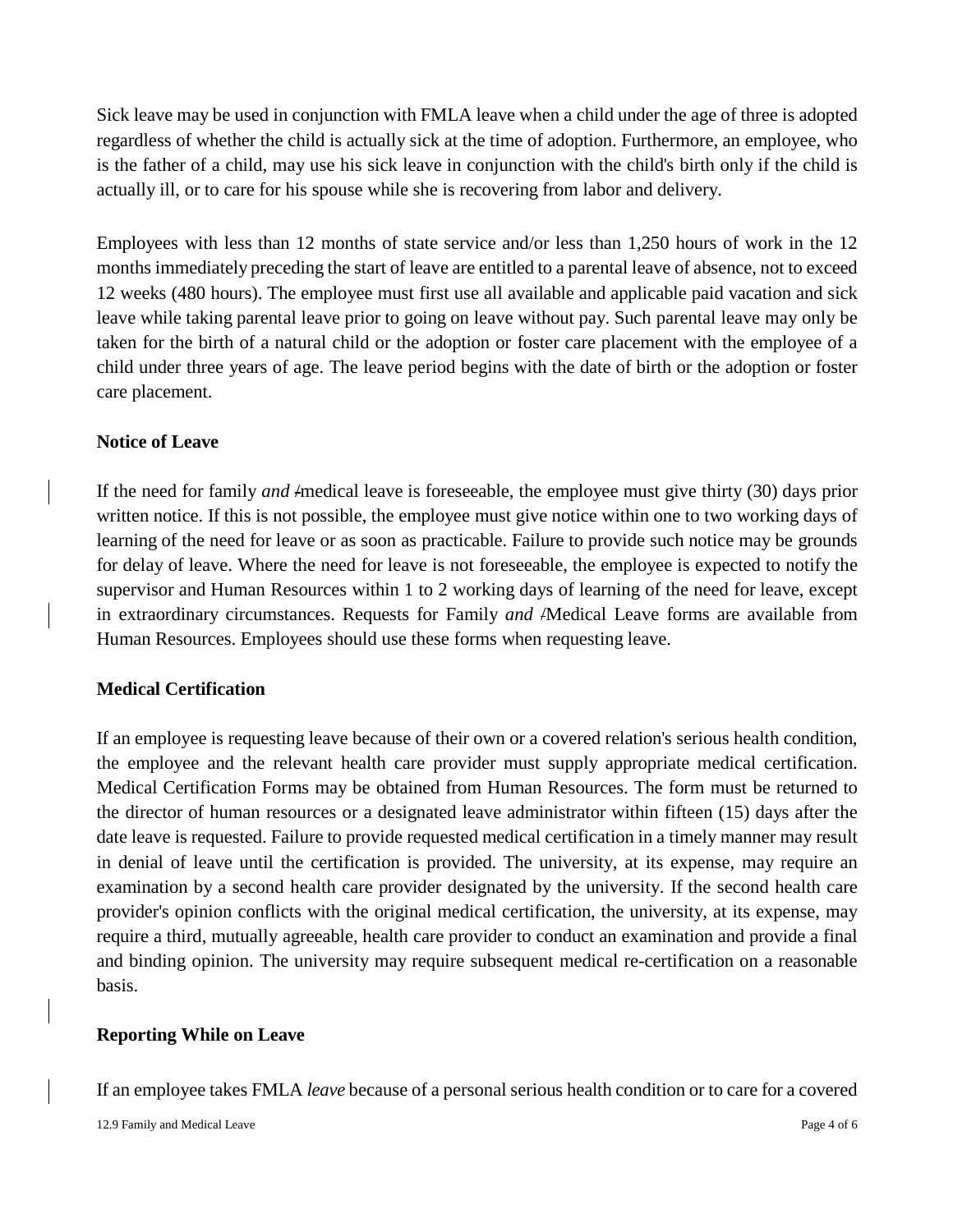relation, the employee must contact the supervisor at least once each week, or as often as requested by the supervisor, regarding the status of the condition and the intention to return to work. The supervisor is responsible for reporting this information to the leave administrator. Additionally, the employee is required to call Human Resources on the 1st and 3rd Monday of each month during their leave to report their leave and/or return to work status. Failure to communicate with the supervisor and Human Resources on the approved reporting schedule may result in denial of leave.

#### **Leave Is Unpaid**

Family *and* /medical leave is unpaid leave after vacation, sick and all other applicable leaves have been exhausted. Employees may apply for sick leave from the Sick Leave Pool, which, if approved, will be included within the FMLA period. Employees may be eligible for short or long-term disability payments and/or workers' compensation benefits under the provisions of those plans. This leave time will also be included in the twelve (12) week period of FMLA. The use of applicable paid leave time does not extend the twelve (12) week leave period.

## **Medical and Other Benefits**

During an approved family *and* /medical leave, the university will maintain the state contribution for the employee's health benefits as if the employee continues to be actively employed. During periods of paid FMLA leave, the university will deduct the employee's portion of the insurance premiums as a regular payroll deduction. If the employee's FMLA leave is unpaid, the employee portion of the premium must be paid by the employee through the benefits manager *personnel* in Human Resources. The employee's insurance coverage will cease if the premium payment is more than thirty (30) days late. If the employee elects not to return to work at the end of the FMLA leave period, the employee will be required to reimburse the university for the cost of the premiums paid by the university for maintaining coverage during the leave, unless the employee cannot return to work because of a serious health condition or other circumstances beyond the employee's control. An employee on FMLA *leave*  is not entitled to accrue state service credit for any full calendar months of leave without pay taken while on FMLA *leave* and does not accrue vacation or sick leave for such months of leave without pay.

#### **Intermittent and Reduced Schedule Leave**

Leave because of a serious health condition may be taken intermittently (in separate blocks of time due to a single health condition) or on a reduced leave schedule (reducing the usual number of hours worked per workweek or workday), if medically necessary. A reduced schedule is subject to availability depending on the business need of the department or the university. If leave is unpaid, the university will reduce the employee's salary based on the amount of time actually worked. In addition, while the employee is on an intermittent leave or reduced schedule, the university may temporarily transfer the employee to an alternative position which better accommodates recurring leave and which has